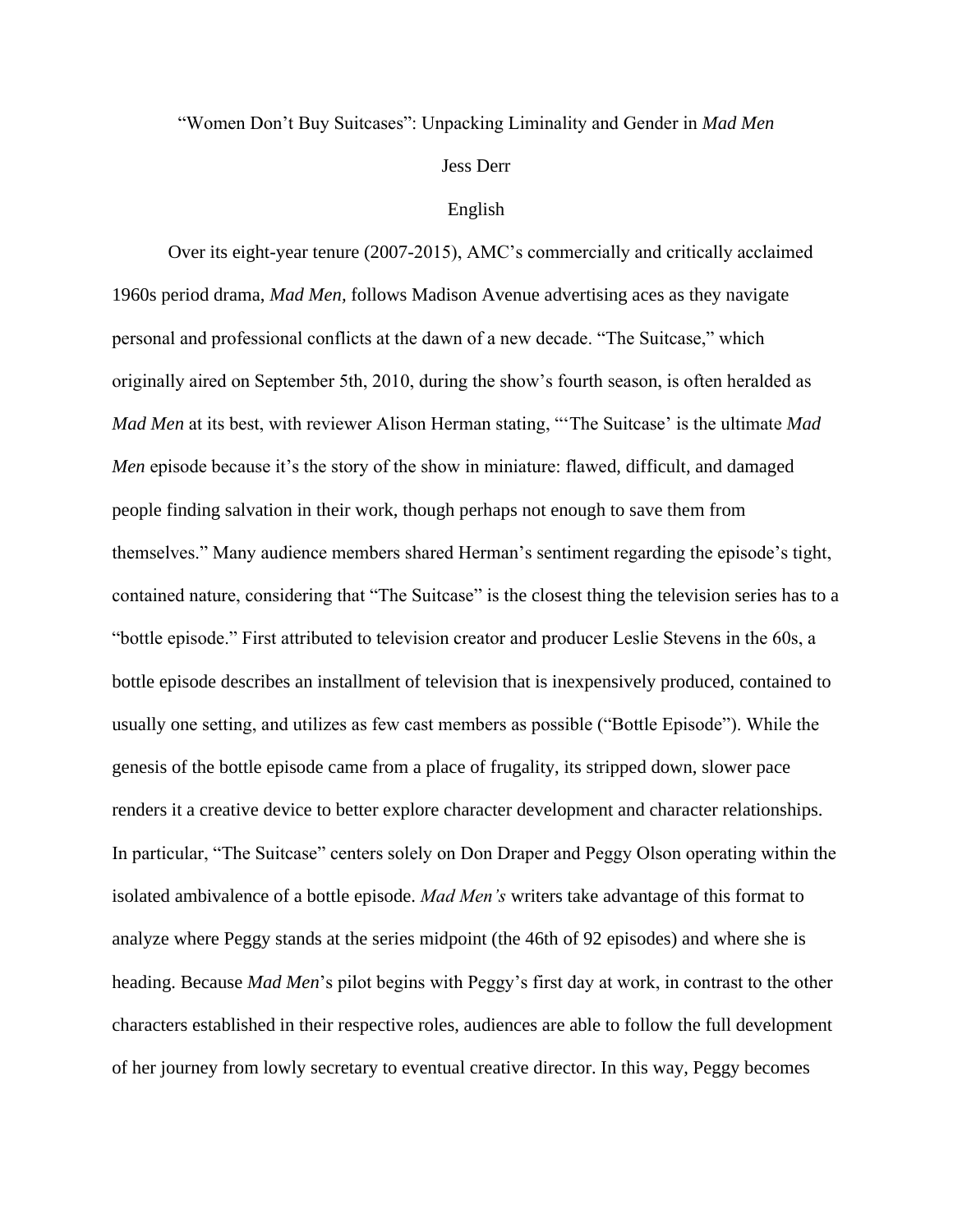highly emblematic of the passage of time and the ability for reinvention, "The Suitcase" serving as a major turning point in her transformation.

This series midpoint centers itself around the 1965 heavyweight boxing match between Sonny Liston and Muhammad Ali (then Cassius Clay) with the offices of Sterling Cooper Draper Pryce (SCDP) making bets and preparing for a night out to watch the bout. SCDP employees buzz with enthusiasm, their minds already outside the office and beyond the current moment, eagerly looking forward to the evening's excitement. In opposition, Don stays intently in the present and within the office space, throwing himself into a new ad campaign for Samsonite Suitcases. For his colleagues, the future brings fine dining followed by blood sport. For Don, it ushers forth a phone call he would much rather ignore, knowing that it will bring bad news regarding his dear friend Anna. Before leaving for the day, Peggy and the rest of the creative team put on their Samsonite pitch for Don. To highlight the strength of the suitcase, Peggy's proposed commercial revolves around a football game with an intended celebrity cameo by quarterback Joe Namath. Once the pitch concludes, Don is displeased, and the following exchange occurs:

Don: "Endorsements are lazy, and I don't like Joe Namath. He hasn't even played in a professional game yet."

Peggy: "He's very handsome."

Don: "And women don't buy suitcases."

But why don't women buy suitcases? This paper seeks to address that very question. In "The Suitcase," the titular object becomes an emblem of escape, signifying the reprieve of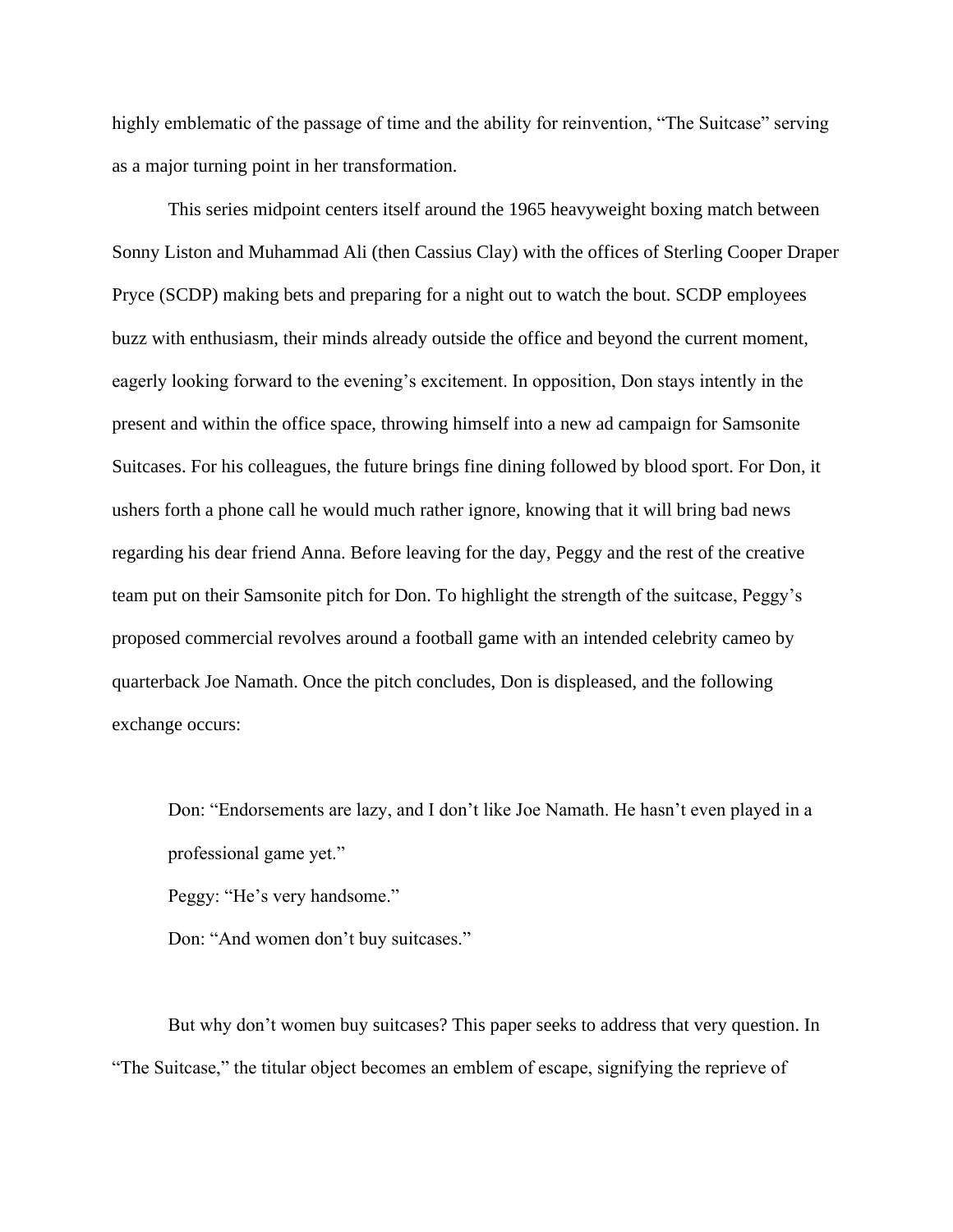humdrum routine and ritual. What follows is a subsequent vacation from obligation– of work, family, even the omnipresent loomings of cultural expectations. Accordingly untethered, one may step outside of themselves and their current life to play at being something else. However, this freedom is disproportionately granted to men due to the strict teleologies imposed upon women, both seen in *Mad Men* proper and the historical era it is based on. However, "The Suitcase" shows us that by embracing and inhabiting a liminal space, Peggy experiences a momentary freedom and fluidity of identity that operates against womanhood's predetermined timeline. The experience in this space ultimately rejuvenates not only her relationship with Don, but kickstarts the rise of her role at SCDP.

While audiences may have an implicit understanding of the relationship between suitcases and travel, Peggy and Don make it explicit in their brainstorming session, declaring that the most exciting thing about a suitcase is "going somewhere" ("The Suitcase"). In their article, "Travel as Transition: Identity and Place," White and White help to articulate where that excitement which Don and Peggy bring up comes from— "[travel provides the] opportunity to escape from everyday life, a space for reflection (Muller and O'Cass 2001). It appears to act as a transitional time, providing an interval away from social pressures and new or different responsibilities and roles" (201). Here, space and identity become irrefutably intertwined. Settled in a given area, we define ourselves in relation to the people around us, as well as the roles we play that are ascribed by and for them. Through travel, one can remove themself physically and emotionally from these concrete ties, not staying long enough to create new ones. Travel, then, becomes a space of great agency, of endless possibility. As a result, "new aspects of the self [can be] revealed or performed" or "aspects of oneself can be mirrored or reflected back in a new light" (White & White 207). With this understood, the illuminating aspect of travel with regards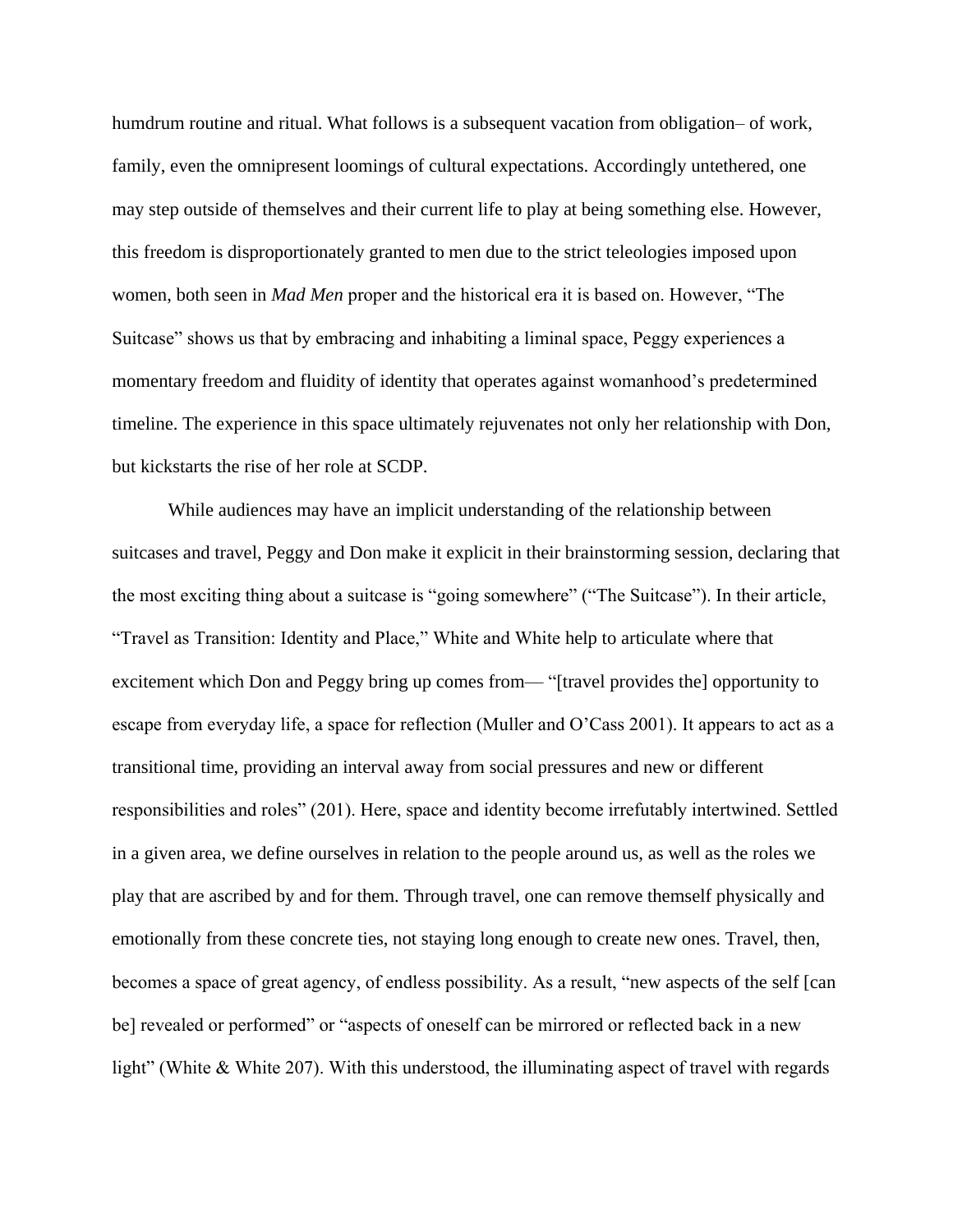to self does not necessarily stem from going to a particular place. The actual destination of Peggy and Don's vague "somewhere" is of little concern; what truly matters is to go somewhere, anywhere, different from where you are right now.

But this luxury of freedom is not made available to everyone equally. Don's initial comment– "women don't buy suitcases,"– implies that by not needing to pack their things to travel, women fail to experience the autonomy it allows and the fluidity of identity it fosters. Today, we can certainly look back on the 1960s as a time of liberation and social change, especially when taking into consideration the intense rise of second-wave feminism. Nonetheless, as illuminated by Stephanie Coontz in *A Strange Stirring: The Feminine Mystique and American Women at the Dawn of the 1960s, "*When it came to women [...] the laws, practices, and attitudes of 1963 had more in common with those of the first fifty years of the century than what was to come in the next twenty years" (5). The stifling social roles not only kept women in place spatially in the home, but also limited their social mobility.

One of the most prominent illustrations of the strict, grounding identities predisposed for women of the 1960s was Betty Friedan's scathing *Feminine Mystique.* The title term comes from a notion which proclaims "the highest value and only commitment for women is the fulfillment of their own femininity," a phantasmic, ethereal quality that gleans its value from being interconnected to life-giving and creation (43). When women forsake what is considered their true nature to be like men, they will encounter insurmountable discord and discontent. They will only be satisfied once they accept and embrace their feminine essence "which can find fulfillment only in sexual passivity, male domination, and nurturing maternal love" (43). What results from these "certain concrete, finite, domestic aspects of feminine existences'' is the pressure to comply with a strict, linear timeline. Milestones women are expected to strive for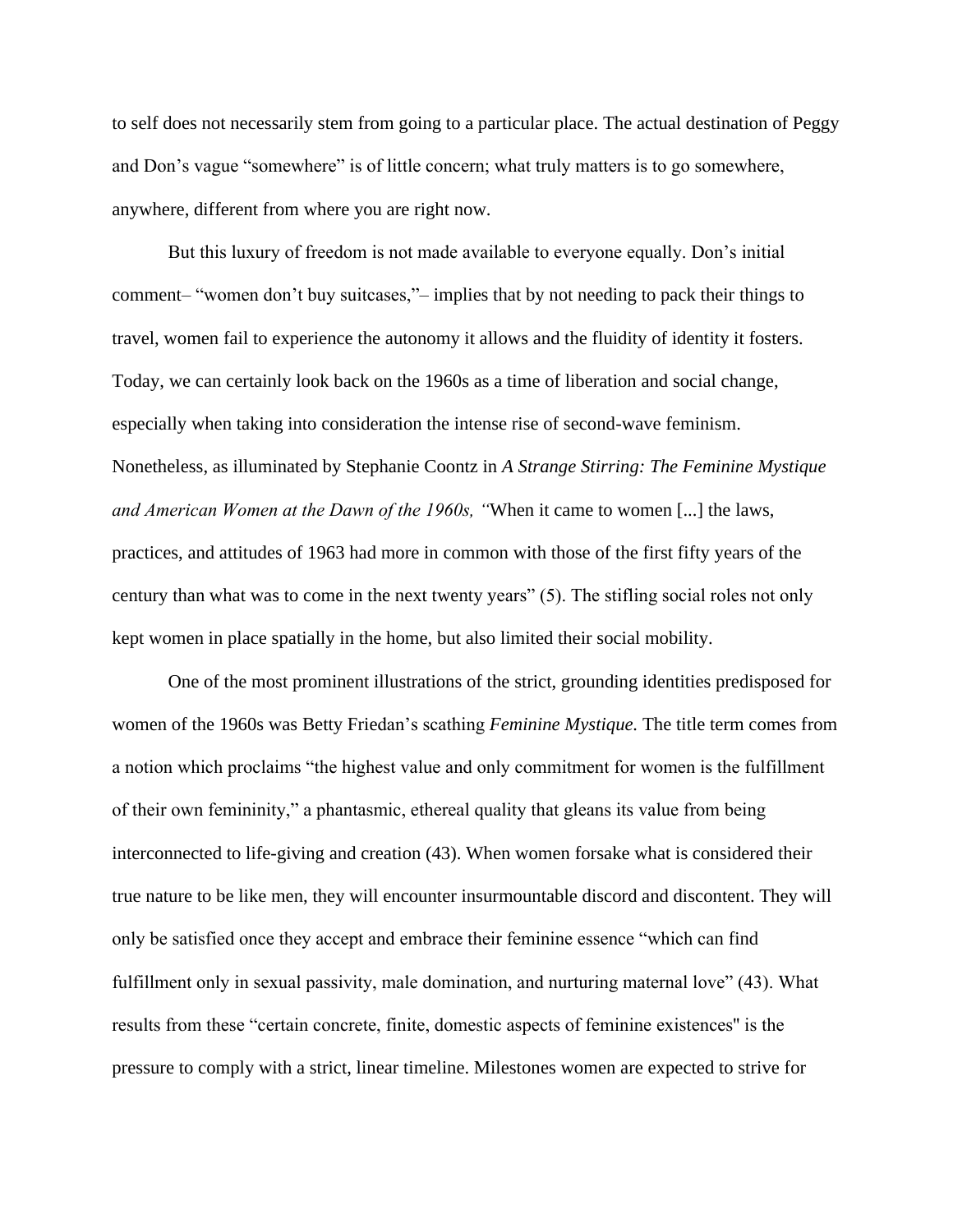punctuate this timeline, often manifesting as unyielding archetypal roles: sexually alluring girlfriend, blushing bride, supportive wife, doting mother. These roles emerge from, "culture [that] does not permit women to accept or gratify their basic need to grow and fulfill their potentialities as human beings" (Friedan 77). With women's basic needs overshadowed by those from whom they glean their identities, their husbands and children, they are prevented from the type of independent travel and separation necessary to explore and experiment with different aspects of the self. Thus, a physical grounding in the domestic sphere reflects an immobility of selfhood, the ultimate disablement of the identity play that leads to self-discovery.

It would be remiss to argue that in contrast to their female counterparts, men are left unscathed by culture's demands and pressures. Still, they are certainly afforded far more leniency in how they conduct their lives and how they fit into societal archetypes, wandering off the course of expectation when needed. With particular regard to the world of *Mad Men*, Mimi White writes,

The 'Mad Men' distinction directly affiliates the advantages of gender, profession and class status with the right to be angry, zany, creative, manipulative and excessive. 'Mad Men' get to behave however they want. By contrast, the 'Mad Woman' label points out how women are denied claims to this same territory, even as they are fully implicated- if not trapped- within it. (151)

Throughout the course of the series, men shirk their duties, both professionally and personally, with no lasting consequence or major societal backlash. In "The Suitcase" episode, we see the rest of Peggy's creative team stepping out of corporate professional roles to embody the states of rambunctious teenage boys— constantly playing jokes, throwing around a football, needing to be nagged about their messy office space by Joan, sniggering childishly when Don asks to speak to Peggy alone. Academic William Siska contends that this behavior of "mad men behaving as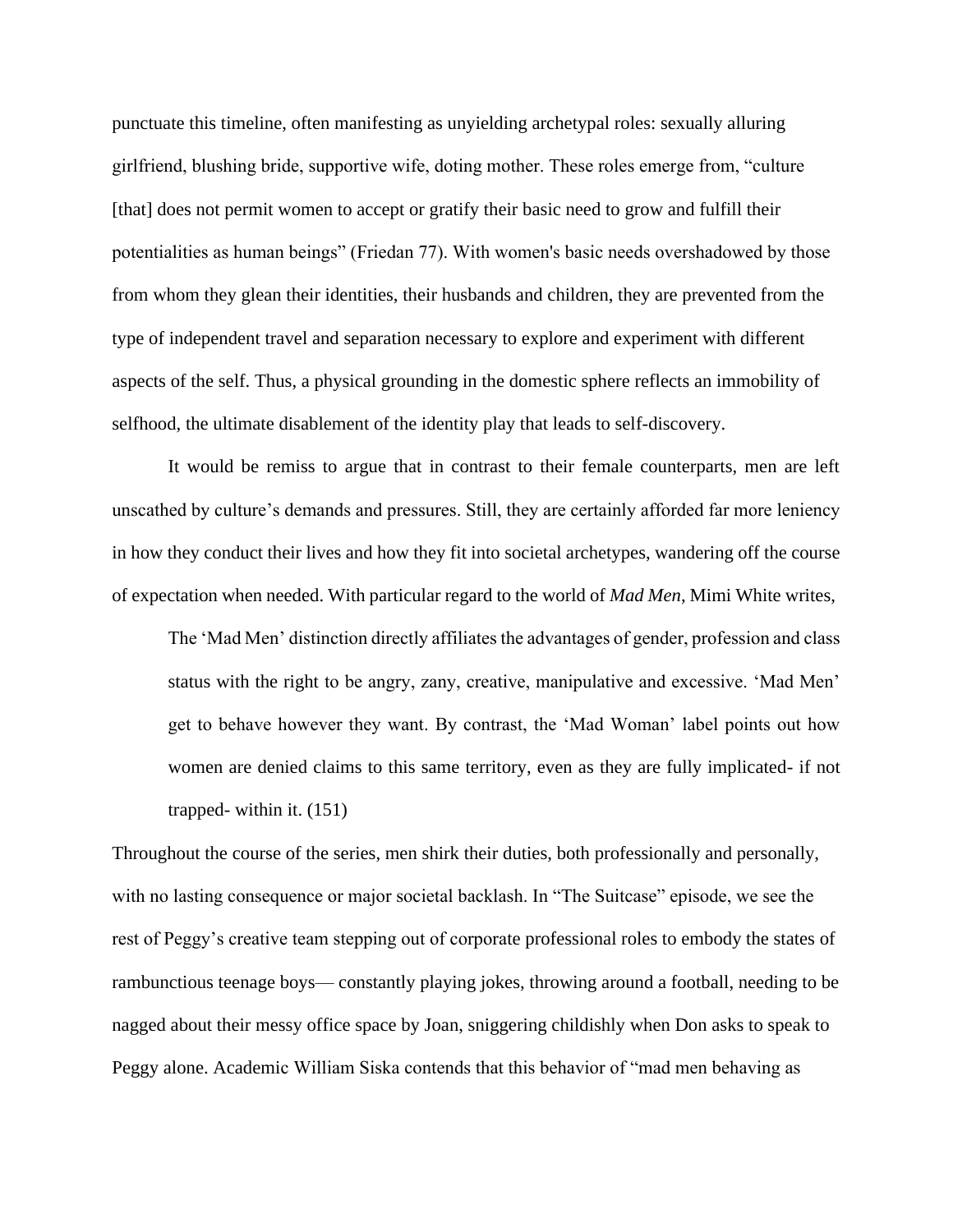boys" indicates a "desire to escape to a future free of the tensions and need for conformity required by corporate America" (207). Nevertheless, whatever conformity the men feel pressured to adhere to, they are in the privileged position where it need not be permanent. Peggy's coworkers can simultaneously regress to the state of young boys while also, referring back to Siska, escaping to a future, thus leading to the joining of two separate temporalities. Meanwhile, women lack this same sort of control over perceptions of themselves and are not afforded the same indulgence of escape as their male counterparts.

Like with the corporate world, men feel a need to break free from the demands of the domestic sphere, with nearly all of *Mad Men's* male characters occasionally stepping out of their roles as husbands and fathers. For many of the mad men, Don especially, extramarital affairs act as a small hit of temporary happiness to offset the numbness created by the dual drudgery of Madison Avenue and the suburbs that serve as home. Rachel Menken, one of Don's earlier mistresses, confirms this to us in the season one episode "Nixon vs. Kennedy" when she tells Don, "You don't want to run away with me; you just want to run away." Rachel correctly asserts that Don does not truly care about a romantic relationship with her, for such a thing would bring forth its own set of attachments and expectations. Similarly, Don does not view Rachel as an independent person. She is most attractive through what she is not: life at the office and life playing husband and father in suburbia. Such thinking leaves Rachel a tool to be used in his escape.

Betty, Don's wife, likewise tries to use an affair to evade societal trappings, but her attempt demonstrates that only men can truly relieve cultural pressure. Betty's one-night stand is markedly retributive, as she just discovered years of her husband's infidelity. Yet, this act pales in comparison to Don's prior missteps, with White arguing "it hardly seems equal to the task of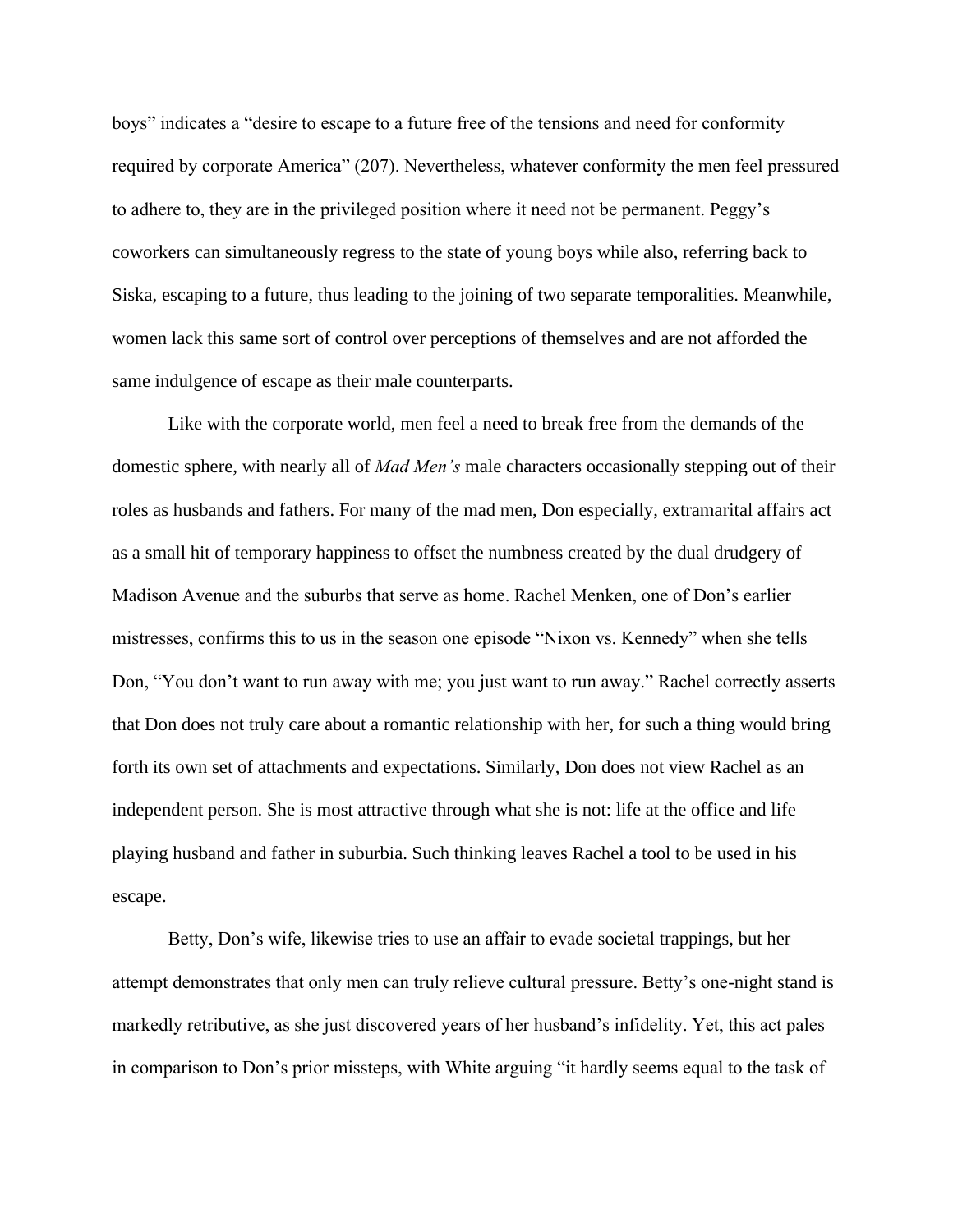squaring extramarital accounts" (152). While Don never has to worry about the physicality of his affairs, Betty only feels able to partake in her one-night stand because there is no risk of pregnancy, considering she just learned she is expecting. In addition, there is no sort of fulfillment or passion to be found in her tawdry tryst in a bar office. She visually appears distracted throughout the encounter and twice ignores her lover's attempt to know her name. Betty's scenes in the bar are intercut with a scene of her husband and children waiting for her return in a hotel room, a constant reminder of her identity as wife and mother. They need not wait long. Betty quickly returns to the drudgery of being a suburban housewife and mother, never referencing or reflecting on the liaison for the rest of the series. Little is gained from her affair, unlike Don, who experiences the great catharsis which escape can bring from his dalliances. White goes on to state, "women's agency, such as it is, always comes at a price with built-in limits" (151). Thus, we are forced to confront whether Betty's reprisal is truly a show of freedom or just further emphasis of the restriction women feel when forced to walk a linear path.

Don's backstory is perhaps the greatest indicator of man's ability to construct themselves and their identity non-linearly. Born as Dick Whitman to a prostitute mother who dies before he can know her, Dick is sent off to a farm in the middle of nowhere Illinois to live with an alcoholic, abusive father and a stepmother who loathes him. Dick finds temporary reprieve in shipping out to the Korean War, but there he makes a fatal mistake which sees his commanding officer killed and disfigured beyond recognition. By switching his dog tags with said commanding officer, Dick steps into the persona of Don Draper and gains the agency to become whatever he desires. He does not have to trudge along any semblance of a linear path or earn his milestones. Even when a coworker threatens to reveal Don's identity, his boss, Bert Cooper, ultimately declares, "The Japanese have a saying. 'A man is whatever room he is in,' and right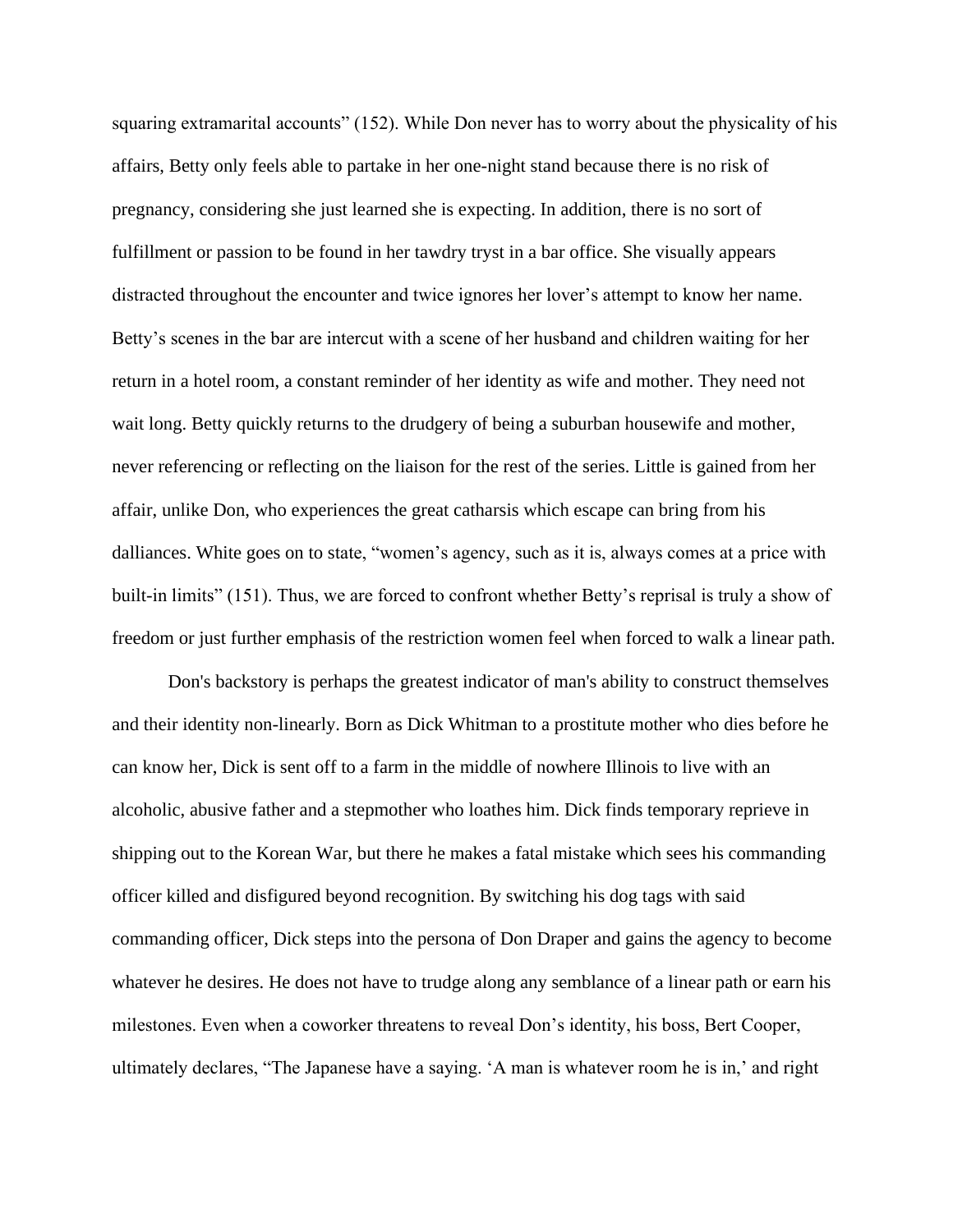now, Donald Draper is in this room. [...] There is more profit in forgetting this" ("Nixon vs. Kennedy"). Once again, identity becomes affixed to space and the ability to move through it. A man is able to walk into a room, declare himself whatever he wishes, and be believed. While Don's adopted persona is met with little resistance, a woman has to fight to have her authentic identity recognized, outside of her attachments to men that leave her branded secretary, wife, and mother.

Thus, the mad men of SCDP have the space and flexibility to play with predisposed roles and identity as easily as packing a suitcase and heading off for a quick getaway. Meanwhile, women don't buy suitcases because they do not get to leave their strict, predestined path. The ladies of SCDP find themselves in a difficult bind, because, to borrow once more from Mimi White, "whether women are stereotypically complacent or willfully transgressive doesn't make much difference. They are still apt to have the rug pulled out from under them" (152). Peggy Olson keenly feels this bind in "The Suitcase." Set on her 26th birthday, the passage of time is a weighty presence she cannot ignore. In the very beginning of the episode, we see her receive a birthday gift from former flame Duck Phillips: a bouquet of flowers and a set of business cards. The latter bears the name of an advertising agency Duck hopes to start, Peggy branded as creative director. "The train's leaving the station, honey. Get on board," Duck tells her over the phone. Not only does Duck's comment elicit a sense of urgency, of temporality, but it reminds Peggy of the linear path imposed upon women. After all, trains can only move forward. This warning too hints at the fear society imposes upon those who are perceived as slow to progress on the timeline or who are left behind completely. The flowers serve a similar purpose, time's influence so stark and visible on their quick-to-wither petals.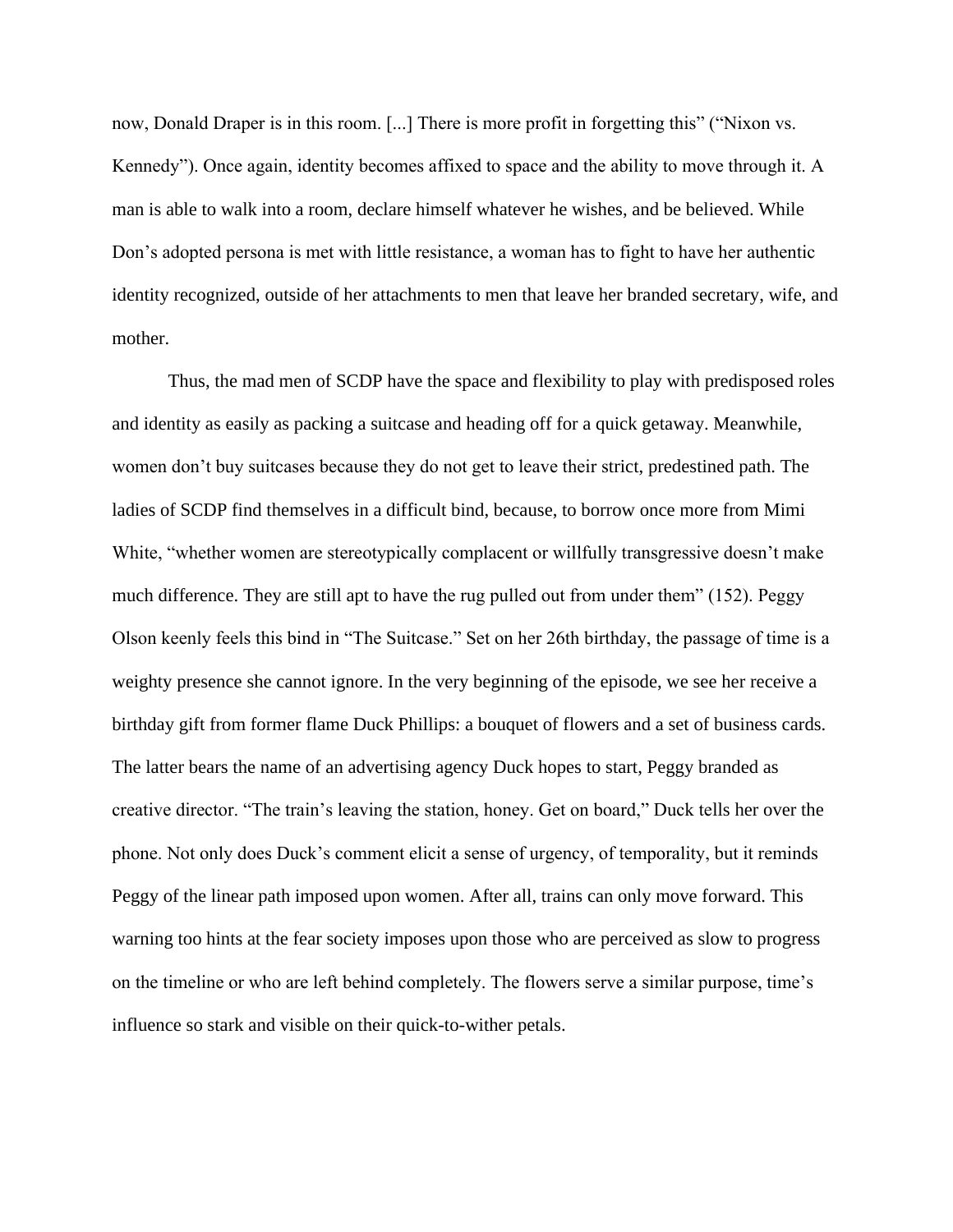Duck's proposal further complicates Peggy's position, standing at the precipice of major life changes. Her rising career chafes against a steady boyfriend, Mark, who from the beginning of their relationship has had his foot on the gas pedal (i.e.: calling Peggy his fiancé when she wasn't and pressuring her to have sex before she was ready). Later episodes of *Mad Men* will prove that it is nearly, if not outright impossible, to escape the type of gendered expectations criticized in the *Feminine Mystique.* Regardless of what they do or how they behave, women are unable to separate themselves from their gender and the forward progression it calls for, thereby permanently denying them the same identity play and sovereignty men enjoy. But by inhabiting a liminal space, Peggy exhibits a mobility of self-expression, ignoring the linear gendered timeline to explore various facets of both traditionally feminine and masculine expression.

Before unpacking how liminality functions in "The Suitcase," it is imperative to understand its foundational concepts. Liminality comes from the Latin *limen* meaning threshold. The term was first used by anthropologist Arnold van Gennep in his 1909 book *Les Rites de Passage* or *The Rites of Passage*. In the text, van Gennep examines that every human's life is marked by transition-- whether it be a change of place, state, social position, or age. Regardless of the distinct culture, these transitions are signified by rituals that more or less follow the same three-part structure. Van Gennep proceeds to break them down in the following way: "I propose to call the rites of separation from a previous world, *preliminal rites,* those executed during the transitional stage *liminal (or threshold rites),* and the ceremonies of incorporation into the new world *postliminal rites"* (van Gennep 21). In other words, during a rite of passage, an individual withdraws from their former position, a separation from the way things were, essentially a soft death. What follows is a period of ambivalent limbo, neither here nor there, until the ritual finishes and the community brings the individual back into the fold, reborn into their "new"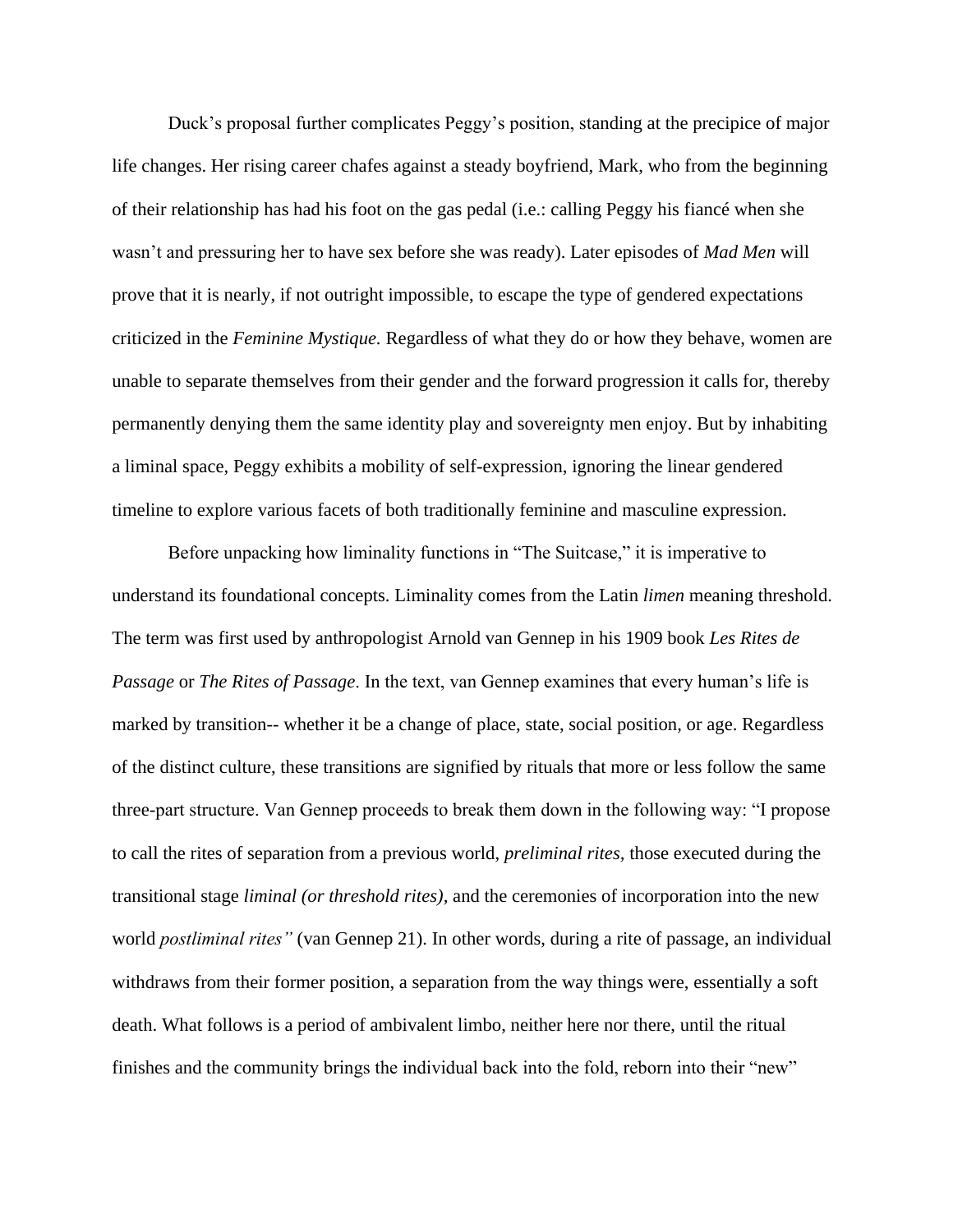identity. It is important to note here that the subject "is in a stable state once more and, by "is in a stable state once more and, by virtue of this, has rights and obligations of a clearly defined and structural type, and is expected to behave in accordance with certain customary norms and ethical standards,'' a distinctly oppositional condition than those of the men of SDCP who are able to revert away from their assigned roles whenever they feel in need of a vacation (Turner 5).

It was this middle liminal stage that was most interesting to British cultural anthropologist Victor Turner. He defines the liminal space as "a realm of pure possibility whence novel configurations of ideas and relations may rise" due to its distinguishing "ambiguity and paradox" ("Betwixt and Between" 7). The subject undergoing this transitive state, the neophyte, as dubbed by Turner, is granted immense agency to "be themselves" as they become liberated from institutionalized roles and the responsibilities that stem forth from such. While engaged in the exploration this freedom allows, Turner mentions the neophyte may attempt to discern their place in the greater workings through "rite, myth song, instruction in a secret language, and various non-verbal symbolic genres such as dancing, painting, clay molding, wood-carving, masking, etc," something which serves to situate the liminal space as an intensely creative realm ("Process, Performance, and Pilgrimage" 20).

By the nature of their chosen field of anthropology, Van Gennep, Turner, and their contemporaries were primarily concerned with how liminality relates to human subjects and their respective cultural practices. However, the work of Marc Auge seeks to apply similar frameworks to the nonhuman, primarily that of physical spaces. In his book, *Non-Places: Introduction to an Anthropology of Supermodernity,* Auge defines the non-place as one which "cannot be defined as relational or historical or concerned with identity" (77-78). There, "what reigns is actuality, the urgency of the present moment" as "non-places are there to be passed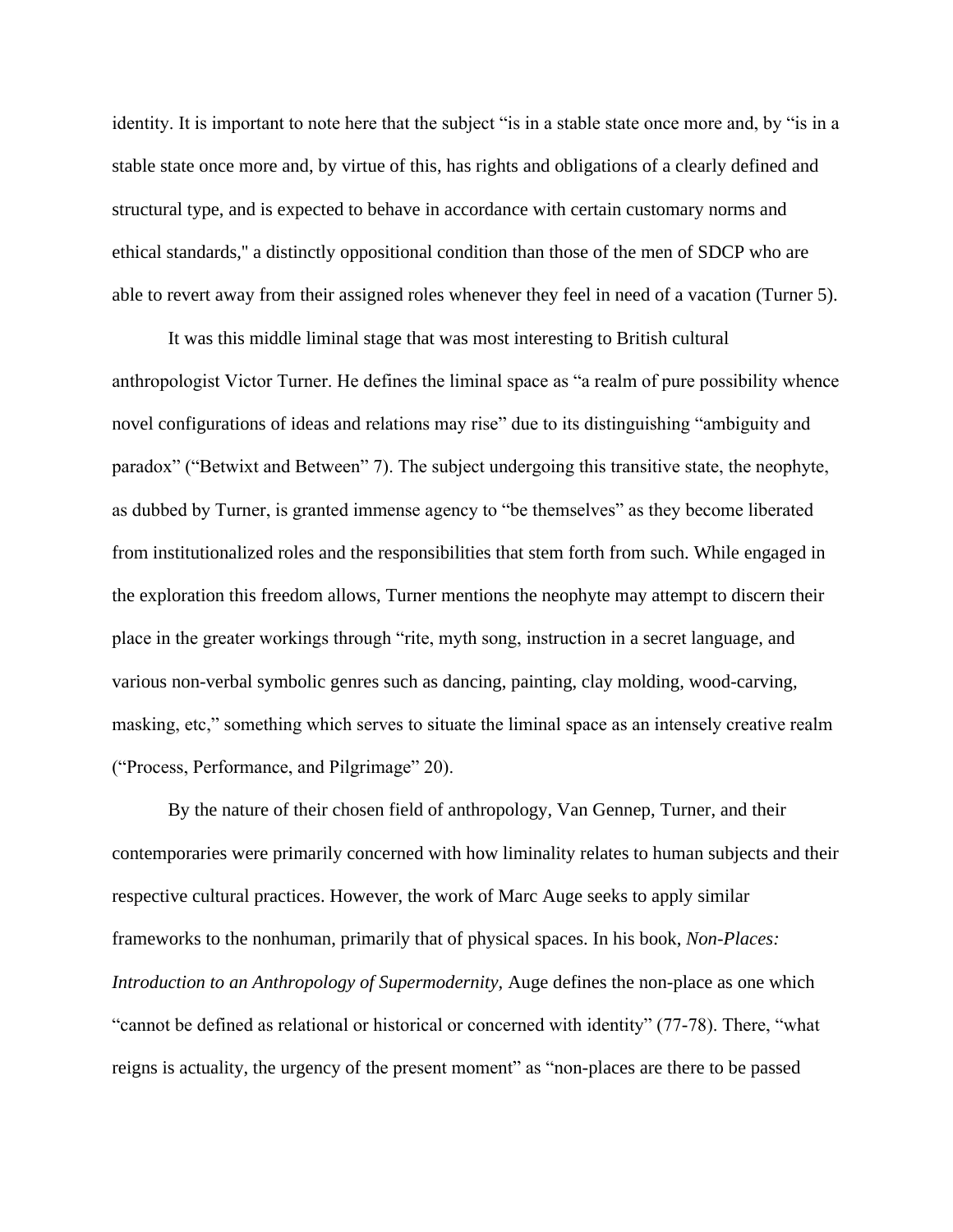through" (Auge 103). Examples of the non-place include spaces such as airport terminals, hotel hallways, empty motorways, or a supermarket at night. Each of these spaces become alike in the uncanny, unsettled sensations they invoke, making anyone who crosses through them to feel like an interloper. Perhaps more importantly, similar to Victor Turner's work, a person existing within one of these liminal non-places "is relieved of his usual determinants [...] he tastes for a while– like anyone who is possessed– the passive joys of identity-loss, and the more active pleasure of role-playing" (Auge 103). In other words, the non-committal, impermanence of nonplaces serves as the prime environment for the creation and experimentation of different personas.

"The Suitcase" episode's first non-place appears in the form of the office bathroom. As otherwise stated, the members of SCDP's female workforce are not allowed the same office ownership as their male counterparts. Heavily scrutinized as they are, it seems women have to work twice as hard to get a fragment of the respect their male colleagues receive. In consequence, they are forced to maintain a steely professional front to avoid being perceived as vulnerable and subsequently getting taken advantage of. Liminality surrounds the office bathroom because while still existing spatially within a place of business, this pocket space allows the women to shed their professional facade and the expectations, assumptions, and its accompanying responsibilities. Usually, this shedding is perpetuated through outward expressions of emotions such as crying. In an environment where appearances are everything, the purging of internal ugliness to the external world would be considered a major misstep, but in the bathroom, it can happen without ramifications, as we see Peggy do in the episode after she endures some particularly rough criticism from Don after her boyfriend breaks up with her. Moreover, if we believe Turner when he proposes that liminality is ultimately a "reflective"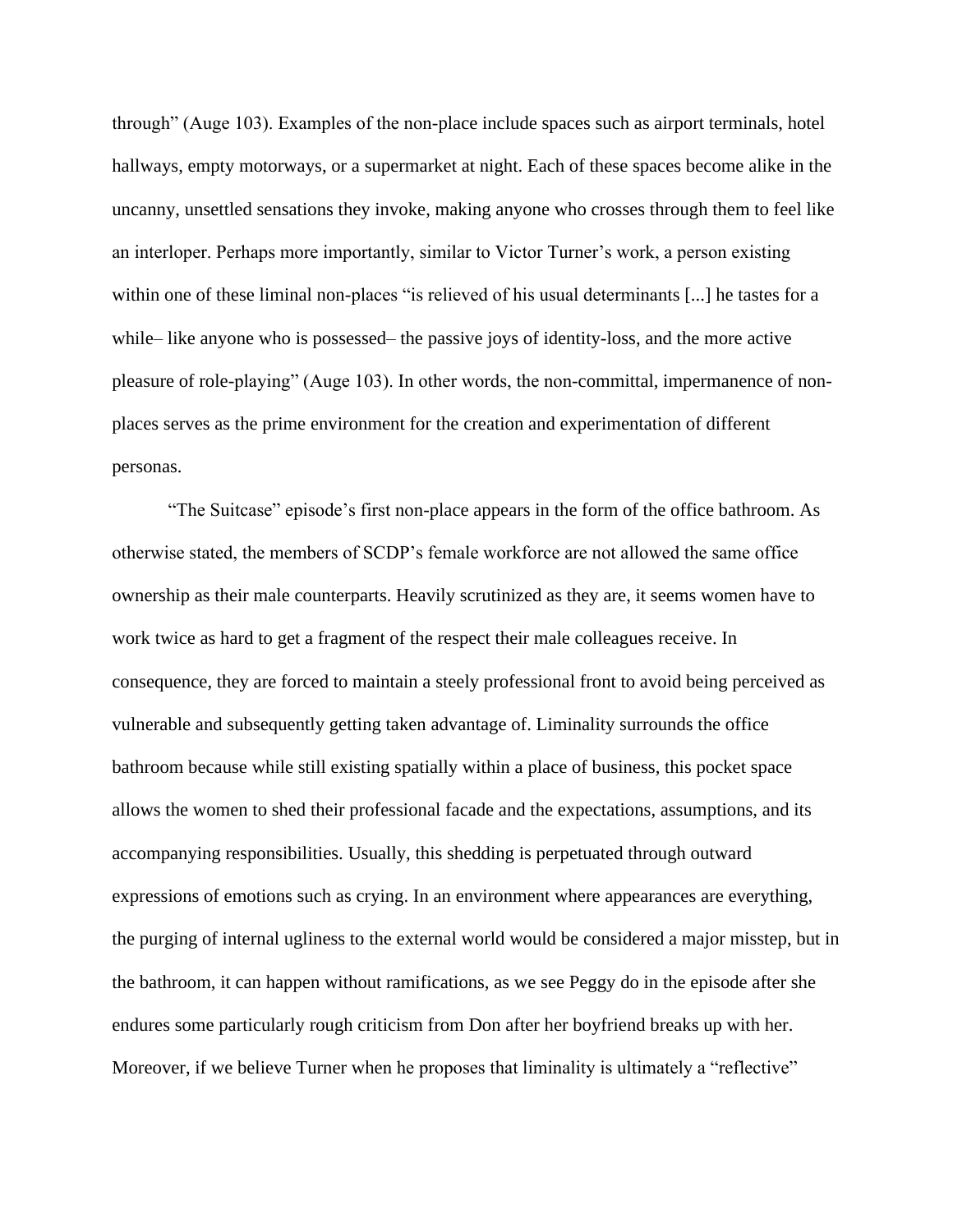experience, the bathroom achieves a similar effect by being covered in mirrors, something that forces an individual to inspect and interrogate their own visage ("Betwixt and Between" 14). When using these mirrors, the women of SCDP are suspended in a transitional state, rendered in the act of creation imperative to liminality as they make and remake themselves with cosmetics and other toiletries.

Because *Mad Men* recognizes the woman's bathroom as a space for self-fashioning, the show uses the setting for two vital interactions Peggy experiences. When Peggy enters the bathroom, she runs into two women, Megan and Trudy, who serve to further emphasize Peggy's liminal position through their representation of different temporal markers. Megan, a young, vivacious secretary, asks about Peggy's plans for her birthday to which Peggy details the romantic evening in store for her with Mark. After asking how old Peggy is, Megan regards the other woman with an impressed look— "You're doing alright, aren't you?" As Megan leaves, a heavily pregnant Trudy enters. Following a brief back and forth of small talk about Trudy's health during her pregnancy, Trudy fixes Peggy with a smile that oozes of condescension. "Happy birthday," she beams. "You know, 26 is still very young." In short, Megan praises Peggy's place in womanhood, she has a steady romantic partner and he provides for her. On the other hand, Trudy hints that Peggy should not lose hope of achieving a husband, household, and child-to-be as Trudy herself has. As a result of these conflicting perceptions, Peggy neither succeeds nor fails, the type of paradoxical position that defines the liminal space. Both women's place as symbolic ontological markers for Peggy continues to emphasize this liminality. As Don's secretary, what was once Peggy's starting position at the agency, Megan becomes emblematic of Peggy's past. In contrast, as the pregnant wife of the man Peggy had a baby with (and subsequently gave away), Trudy acts as a representation of what could have been Peggy's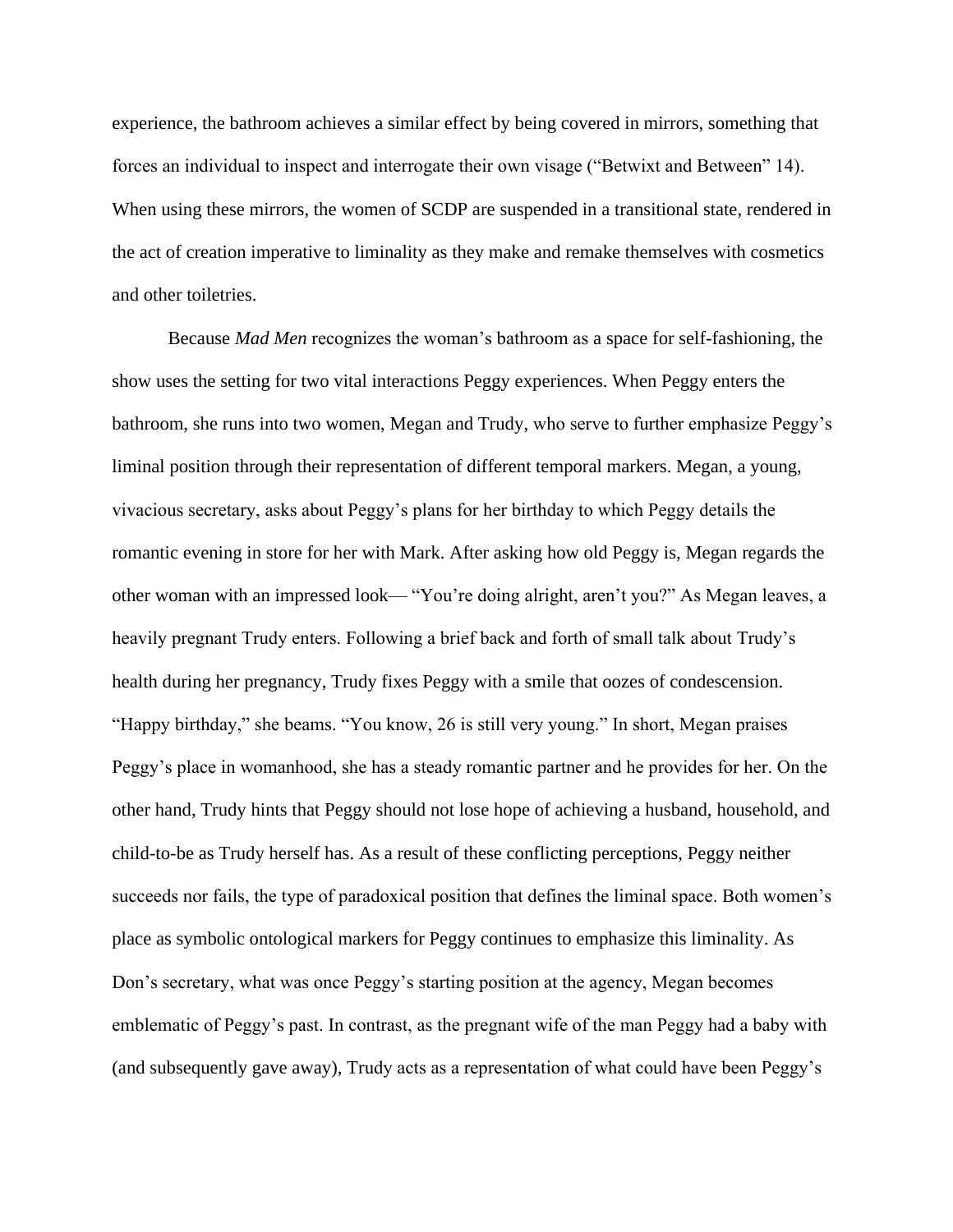future. This leaves Peggy suspended in the middle, illustrative of a still unfurling present. Not yet crystallized into something concrete and certain, she attempts to balance being a career woman with a serious romantic relationship.

One could certainly argue that Peggy's in-betweenness primes her for anxiety and uncertainty, but as we know from Turner and his peers, liminality's allowances can be plentiful. In the same bathroom scene, we see both Trudy and Megan putting on gloves after washing their hands, while Peggy remains barehanded. This is significant foremost since gloves are very much so a reminder of the external. Beyond being worn outside to keep one's hands clean, their nature as adornment and accessory renders them ultimately performative. Fashion allows us to mask our interior and design the exterior we want to project out into the world. This considered then, both Megan and Trudy can be read as conscious of an external world where they will be scrutinized and saddled with responsibilities whereas gloveless Peggy chooses to forgo such considerations. Furthermore, hands are man's tools for creation. They allow us not only to build, sculpt, and manufacture, but they are integral in forging relationships. Upon first meeting, people shake hands in order to cross that barrier of initial trust, proving that they are not armed with a weapon. As the relationship progresses, hands represent stability and generosity, such as with the common maxim "to lend a hand." In this way, what free, bare hands come to represent fits in neatly with Turner's conceptions of an inherently creative liminal space, only continuing to enforce Peggy's place in a threshold state.

We see Peggy fully immersed in the creativity which liminality allows throughout the course of "The Suitcase," as her and Don's surface goal is to remain in the office until they come up with an approach for Samsonite. While in their formative act of brainstorming, the liminality of inhabiting an office space during off-hours becomes apparent. On screen, this is conveyed by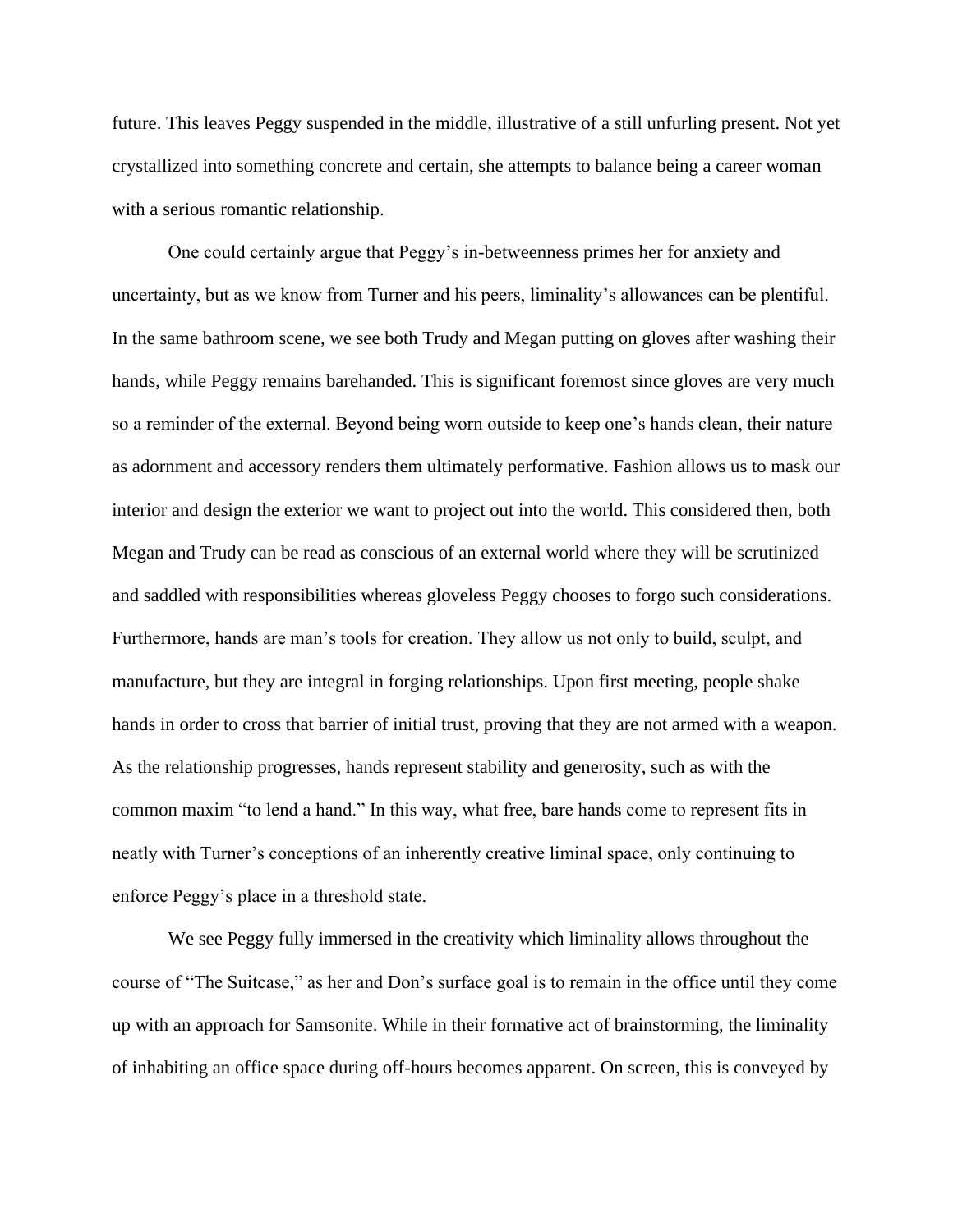dim lighting, lingering shots of long, empty hallways, and air stilted and lacking without the routine reverberation of ringing telephones, secretaries clattering away on keyboards, and general workplace ambience. Overall, existing in a place that should not be open and operating at a certain time brings forth a strong sense of dissonance. From outside the office's liminal space, Mark calls by telephone from an opposite setting, a bustling restaurant. He feels a temporal pressure that holds little relevance for Don and Peggy (at one point, Don forsakes measures of time stating, "I don't care if you work 10 seconds if you bring me something I like."). Mark constantly asks when/if Peggy will arrive, articulating himself in binary ways of time ("a while soon or a while like I should cancel"). Peggy, however, cannot seem to stick to these standard conventions. She promises to leave in fifteen minutes, but an hour quickly passes with her barely able to register it. Time seems to lack any real significance, and thus, the rules no longer apply.

Mark's routine interruptions also serve to steer Peggy back onto the linear path ascribed to women, especially considering that he invited her family along to the birthday dinner, a sign that could be read as increasing the significance of their relationship. But just as Peggy deserts these gendered expectations, so does she desert other scripts with regard to gender embodiment, externally expressed through Peggy's constant movement between her own office and Don's. Beyond simply being gendered on account of who inhabits the space, visually the offices are indicative of separate feminine/masculine spheres. In Peggy's office, warm, welcoming orange walls house floral paintings and vibrant ad artwork. Her birthday bouquet still sits prominently on her desk, the flowers themselves a combination of pink carnations and baby's breath. In contrast, Don's space is one mostly devoid of any adornments, all dark woods and beige plush furniture. The most prominent amenities the office boasts are Don's liquor cart and his large, looming desk. Many camera shots center on the desk in an adversarial way that emphasizes the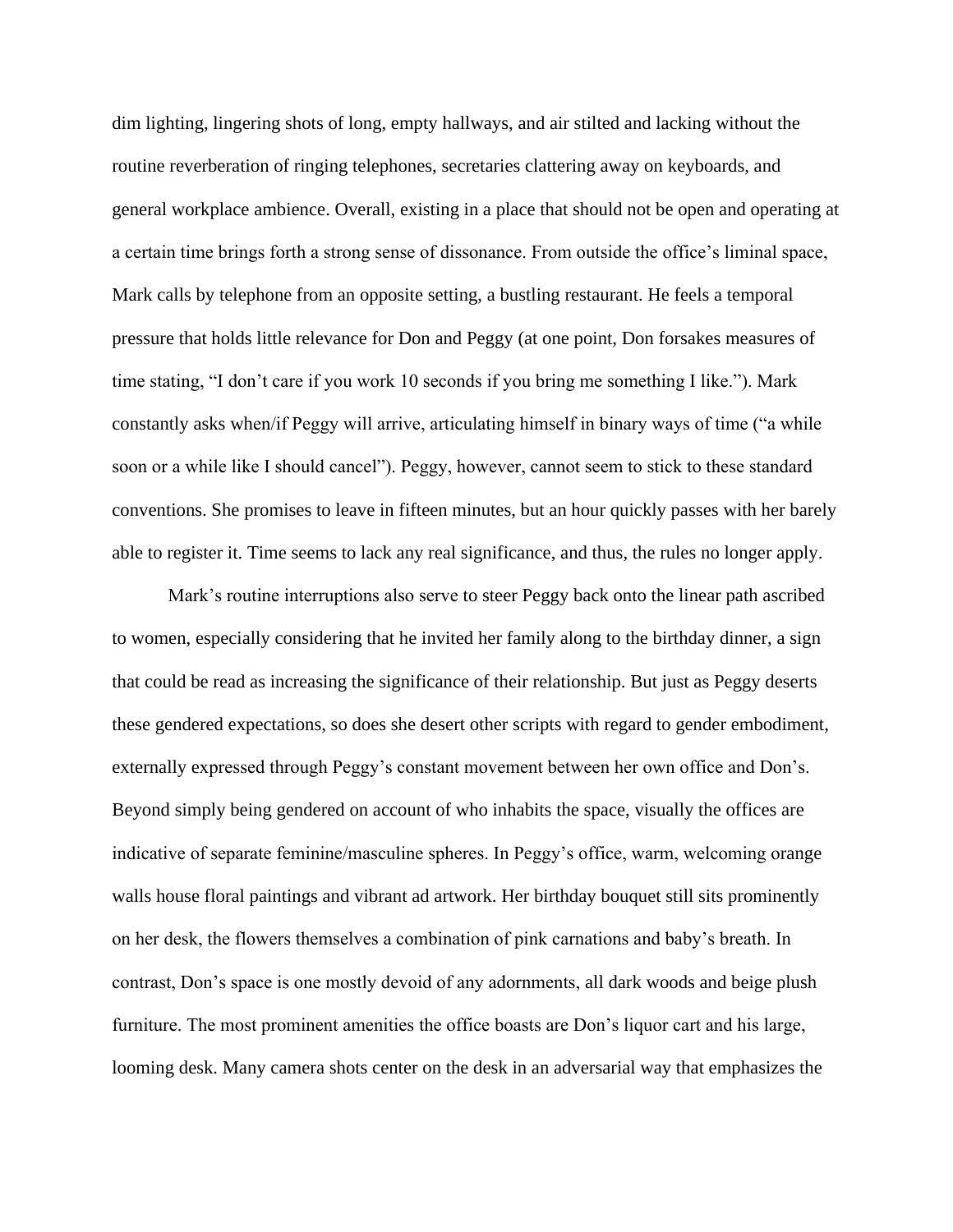divide between Don and whoever finds themselves on the other end. Confrontational and hypermasculine, the desk reminds us that here in his domain, Don is king. However, throughout the episode we see Peggy standing/sitting to the side of Don as opposed to across from him. Accordingly, Peggy's ability to go back and forth from these spaces and create work exhibits a freedom from the gender binary and each side's respective trappings. Such a sensation is explored in Victor Turner's work when he states, "neophytes are sometimes treated or symbolically represented as being neither male nor female. Alternatively, they may be symbolically assigned characteristics of both sexes, irrespective of their biological sex" ("Betwixt and Between" 8).

This "symbolic androgyny" the liminal space provides is first demonstrated through Peggy's creative products, arguably in itself a masculine task considering she is the sole female copy-writer. A visual representation of this is created through a pointed shot of Peggy standing between the men and women's restrooms when shouldering a drunk Don. After a brief moment of indecision, she chooses the men's room, just as she chose to go into the male dominated world of advertising. With regard to her work proper, Peggy's proposals for Samsonite include the likes of dropping the suitcase off the Eiffel tower and having it crushed by an elephant. All her ideas are alike in that they revolve around ideals of strength and physicality. These traits become gendered sharply as hypermasculine due to their association with the SCDP's men's fevered interest earlier in the episode with the Liston/Clay fight.

Inversely to her masculine leanings, we see Peggy inhabit various female archetypes of the linear timeline established earlier in this paper. She literally plays the role of the girlfriend in the initial Samsonite pitch, a character that doubles as the quarterback's defender. The girlfriend archetype is invoked a second time on the phone with Duck— "I need to see you, babe [...]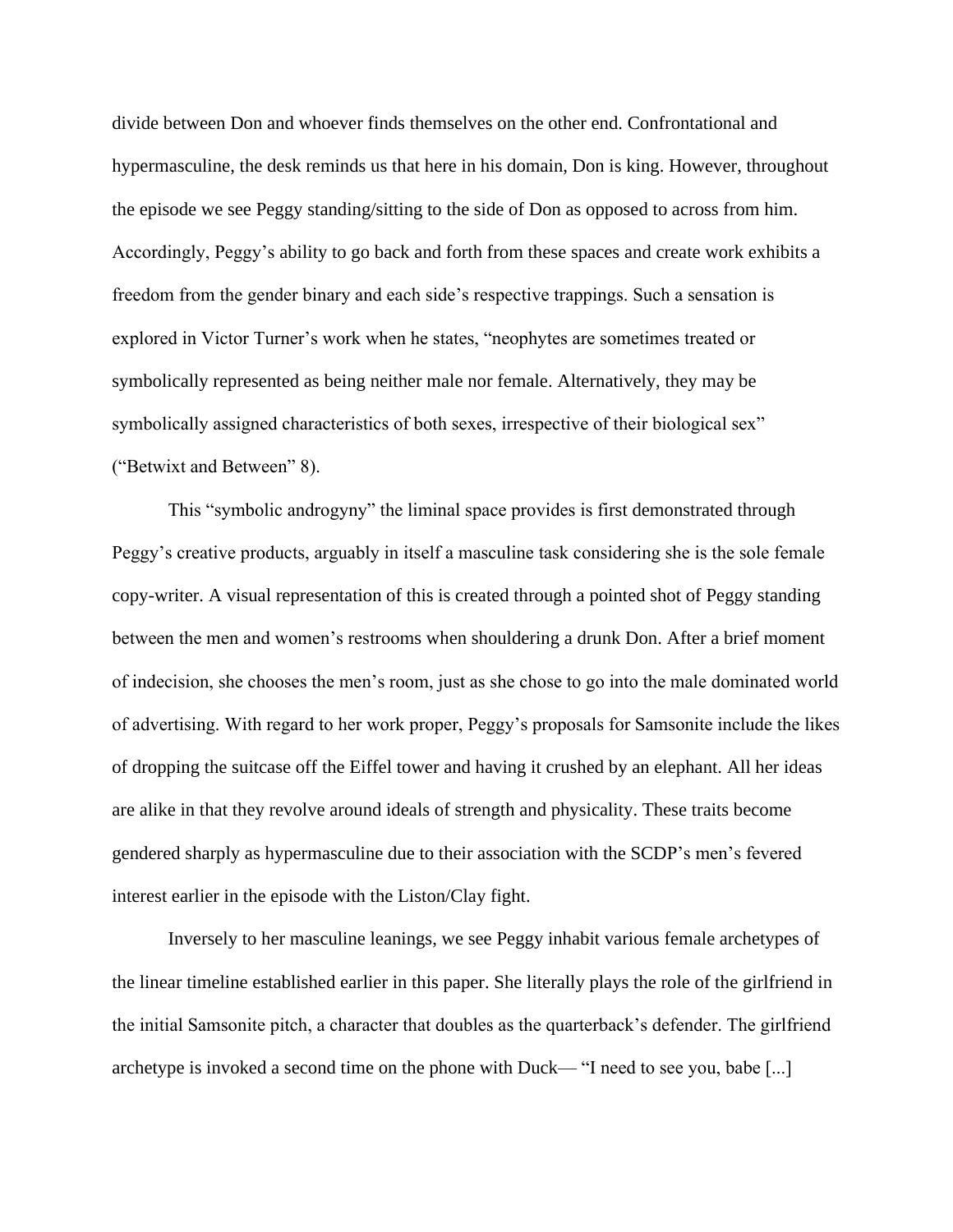You're the last thing that made me feel good about myself." But then we witness Peggy get branded a whore, both indirectly by Don and directly by Duck ("I guess when screwing me couldn't get you anything you, you had to go back to Draper [...] We were in love. Turns out she's just another whore.") and indirectly by Don. This former point occurs when Peggy confronts Don about appropriating her idea which won him a CLIO. As previously explored, creative idea generation is closely intertwined with conceptions of identity. Ideas, then, become an extension of one's self. In effect, when Don implies that anything Peggy produces belongs to him, it feels like a violation of her own person much like how in a brothel the client ultimately dictates and profits from the exchange. The allusions to whoring are continually emphasized by Don's intent to keep emotions out of the equation, keeping conduct purely transactional— "I give you money, you give me ideas."

The whore is not part of the linear path, rather Friedan defines it as the "good woman's" polar opposite (46). If we recall that women are only permitted to move forward along the path of progress then Peggy's association with the whore would make her irredeemable, fixing her outside the norm. However, because Peggy exists in this undefined state, she retains mobility to experiment with other archetypes, as similarly demonstrated by her coworkers' seamless ability to take on boyish personas but return to being working men. For Peggy, she is able to take up the mantle of the mother. Peggy and Don are in a bar listening to the fight, they discuss the child Peggy gave up and if she ever thinks about it. Slightly later, Peggy tends to a heavily intoxicated Don as a mother would a sick child, at one point resting his head in her lap and soothing him when he begins to apologize for embarrassing her. When Don gets off a particularly difficult phone call, Peggy then rubs his back and comforts him while he cries.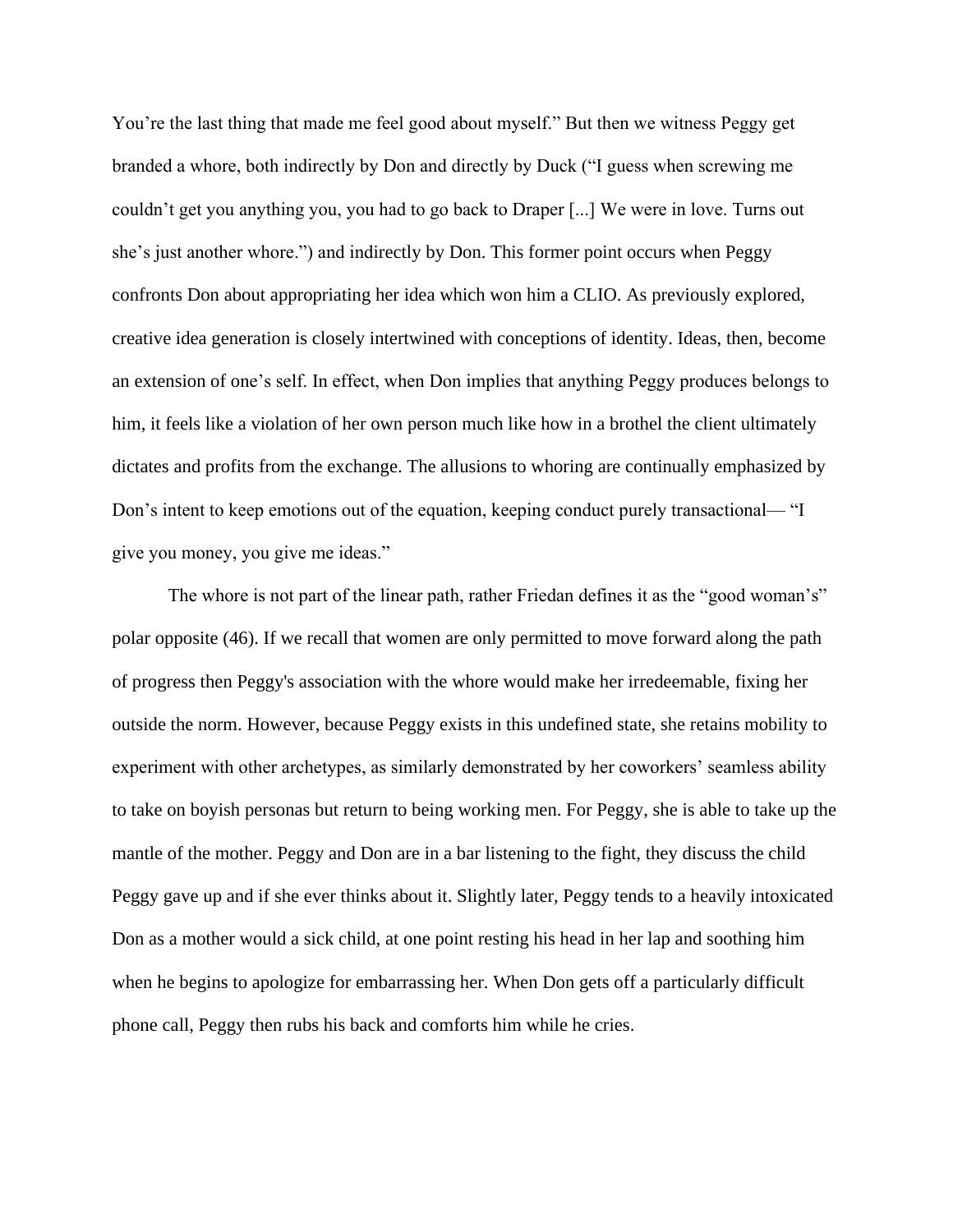Whereas it could be easy to claim that these archetypes become evidence of Peggy willingly subjecting herself to the degradation of the patriarchy, we must take into account the ease by which she passes through roles and can drop them at a moment's notice in favor of another. In "The Best of Everything: The Limits of Being a Working Girl in *Mad Men,*" authors Akass and McCade explore how women of the series attempt to navigate and escape the male gaze and the dehumanization it fosters. Ultimately, they reach the verdict that "no one exists beyond laws governing sexuality and gender politics, and always remain subject to rules, prohibitions, and controls" (Akass & McCade 187). If this is to be believed, then potentially Peggy's ability to navigate outside of the rigid timeline for women could be read as a type of survivalist tool to keep her moving through this male-dominated world of corporate advertising. The archetypes become camouflage and not actual indicators of her identity.

Peggy isn't the only female character in *Mad Men* that we see operating within these archetypes non-linearly. Anna Draper, too, exists within marginal states. Anna is the wife of the original Lieutenant Don Draper and remains married to Don Draper on paper after Dick Whitman steals his identity and lives as Don. Nevertheless, in line with the unusual circumstance they find themselves in, Anna does not act as wife to Dick as society would dictate. Most notably, no sexual or romantic feelings emerge in their partnership. Simultaneously, she embodies a mother role through a natural tender, softhearted demeanor. Being the only one who knows Don's true identity of Dick Whitman, she serves as the sole caretaker of Dick and his childhood trauma, giving Don a home both physically (through temporarily escaping to her house in California) and emotionally (through allowing Don to work through Dick Whitman's baggage). Such a dynamic becomes one laden with love and profound understanding, but fundamentally defies the expectations of what we are told the relationship between a man and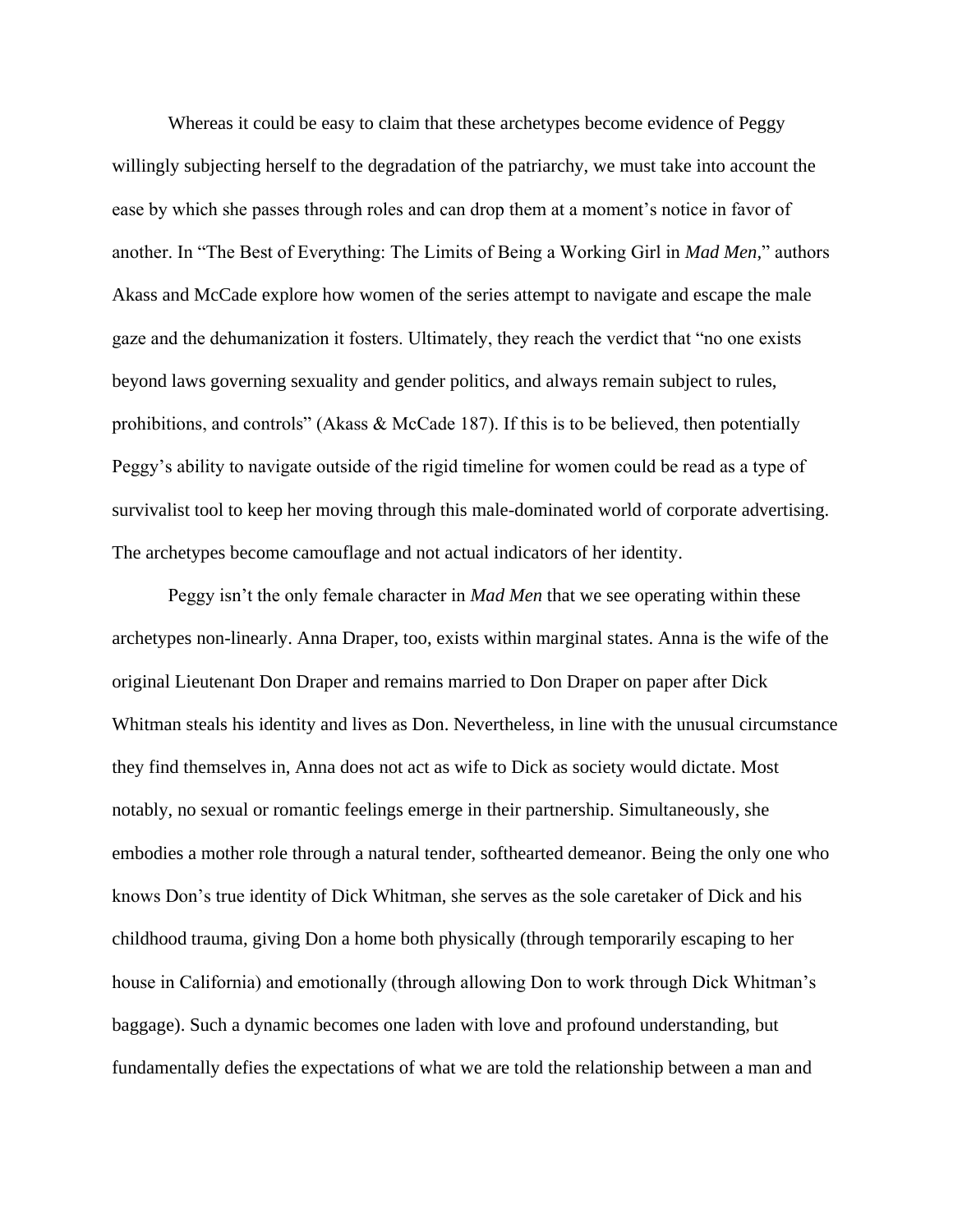woman should look like. More pertinently to the episode at hand, it is Anna's death that hounds Don throughout "The Suitcase." Don knows that when he finally makes the call he has been avoiding, he will learn Anna has passed. Yet, by refusing to pick up the phone, Anna remains in a state stuck somewhere between no longer living but not quite dead. According to Turner, death is a hallmark of the liminal space. Specifically, he writes, "the symbols that represent [the neophyte] are, in many societies, drawn from biology of death, decomposition, catabolism, and other physical processes that have a negative tinge" ("Betwixt and Between" 6).

Death and its allowances become present earlier in the episode when Peggy and Don leave the office to go to a diner. A diner's liminality stems from the following factors: it is usually a stopping point on a journey, it exists outside of conventional operating times, and diners are fairly uniform wherever you go in America. This type of environment lends to Don and Peggy forgoing their professional facades to open up candidly about and connect over death— Don watched his father die and saw men die overseas during the Korean War, while Peggy watched her father have a fatal heart attack. Only through confronting death head on are Peggy and Don able to move forward, as this acts as a sort of death of their past, paving the way for a new present. The noted nods to familial figures lost leaves a space for where new relationships can flourish, creating the opportunity for Peggy and Don to deepen their connection.

Just as an acknowledgment of death spurs a marked change for Peggy and Don's relationship, so does it spur forth the final aspects of rites of passage, and with that, Peggy's crystallized identity. More specifically, when Don finally confronts the reality of Anna's death and hangs up the phone, he realizes that Peggy overheard the entire thing and explains that "someone very important to [him] died." Peggy asks who it was, to which Don responds, "The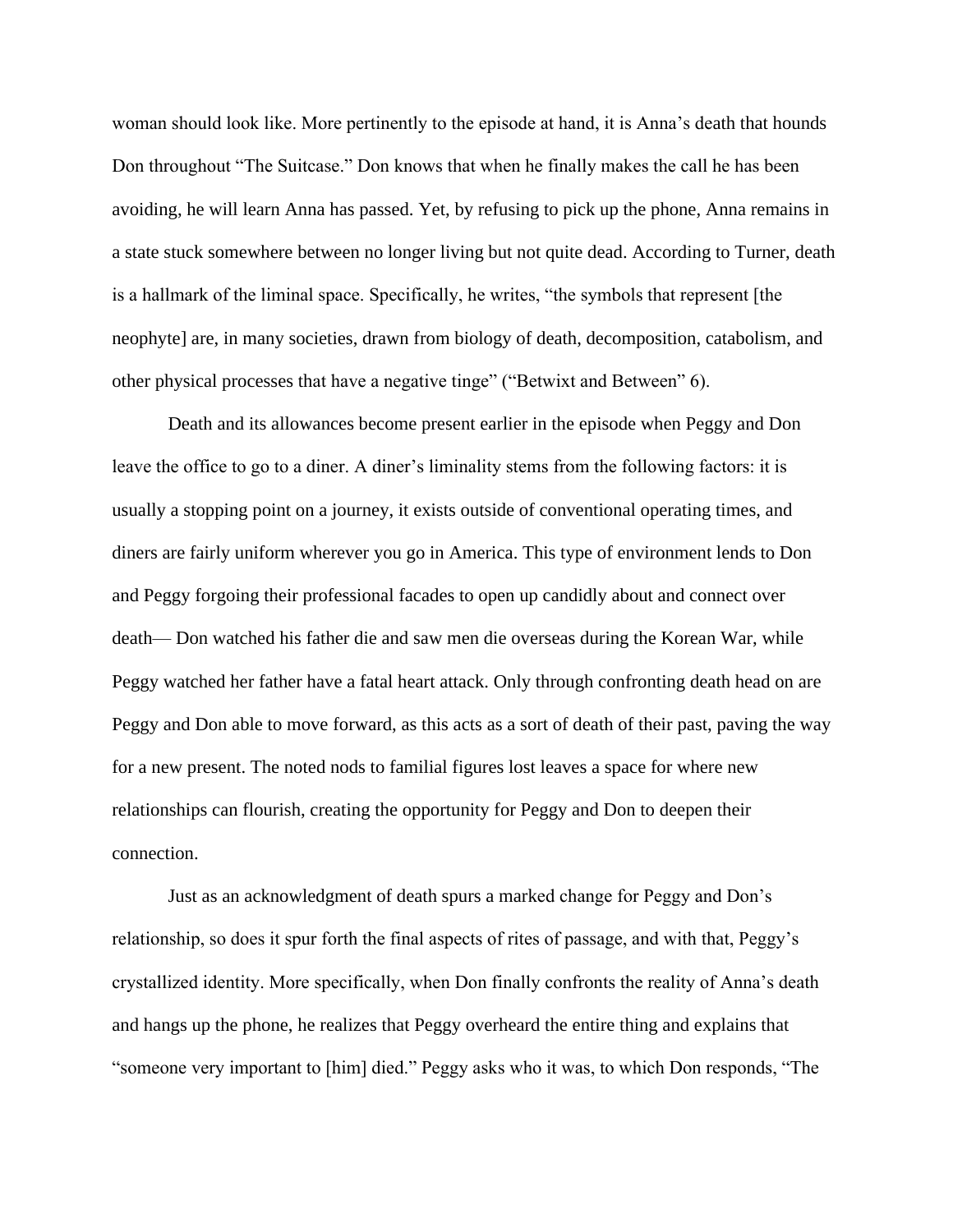only person in the world who really knew me." In reply, Peggy tells him that this isn't true. Here it is important to note that imperative to the liminal state are the roles of authority figures ("Betwixt and Between 9). As such, Peggy can look at Don and say she knows him because throughout their time together, while left in an impressionable transitive state, Don has started to view her as a protege and to shape her in his image. But perhaps more importantly, we see Peggy assume Anna's role for herself. Such a role is a nontraditional one, both embracing and forsaking archetypes in equal measure. Above all, though, it looks beyond the facetious exteriors society would have people erect to favor authentic connection and understanding– *I see you. You see me*. With this new identity solidified, Peggy exits the liminal space.

Come the next morning, in a reversal of the opening scene, Don seeks Peggy's approval on a Samsonite idea, using imagery from the Liston/Clay fight the night prior. The uncanny timelessness from the night before is banished when Peggy tells Don "I think you have to know the photo," as this grounds Don and Peggy back into the course of history and the course of time. But standing shoulder to shoulder with him, Don playfully offended at her reticence towards his ideas, demonstrates Peggy's ascension to a new role which van Gennep would call aggregation, the postliminal rite, his third and final step of the rites of passage. Peggy has resituated herself back into the structure of SCDP, only now she has ascended to someone worth getting feedback from. We also see her relationship with Don solidify into one of transparency and understanding, beyond that of a boss and his underling. Don holds Peggy's hand, and they exchange a look, devoid of any sexual tension, if anything, to say thank you. The episode fittingly ends on a threshold, Peggy asking if Don wants his door open or closed. Don's reply not only helps us to believe that he and Peggy no longer have to keep barriers up around each other, that they breached a level of respect, perhaps even a type of love, that transcends typical definition. But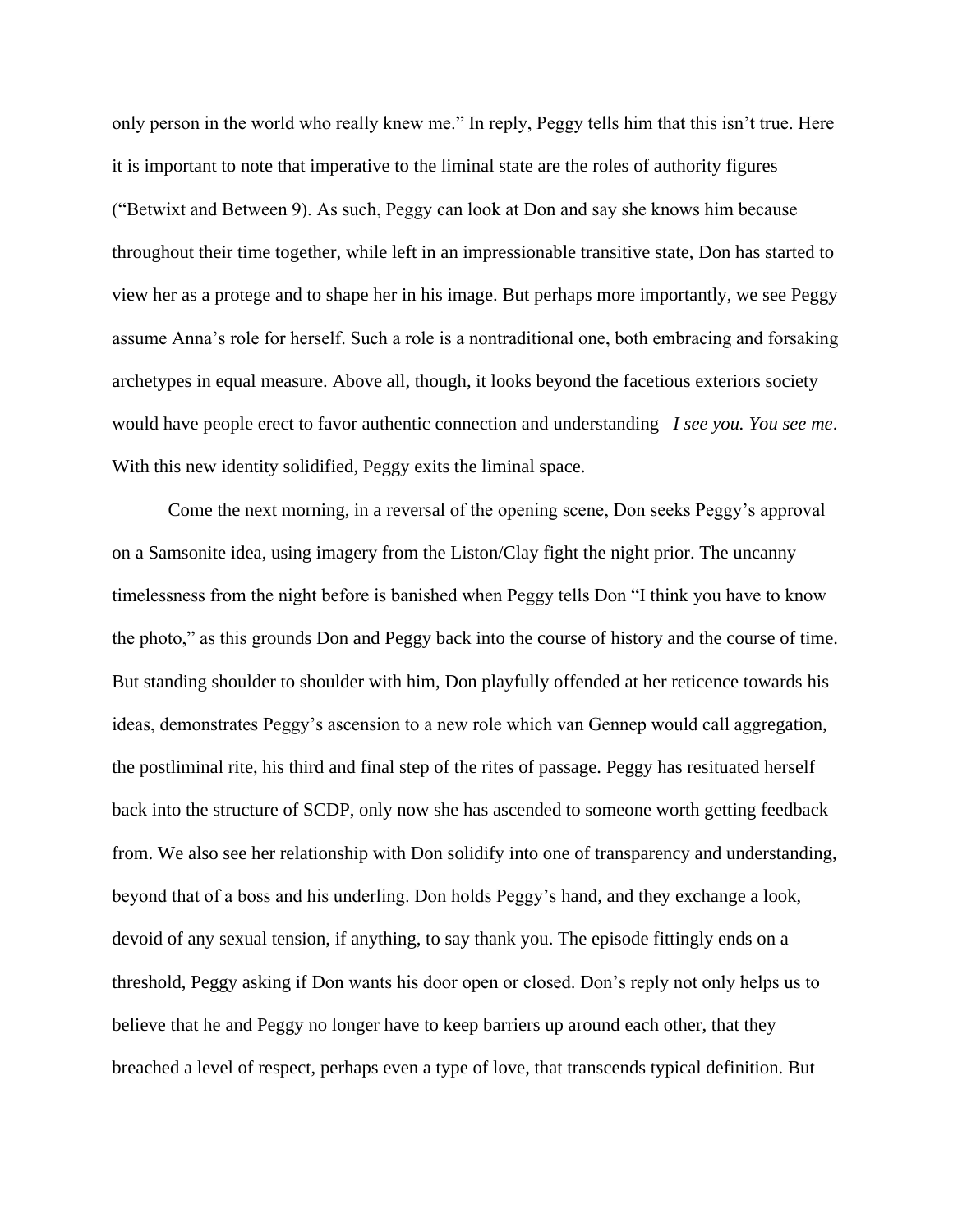perhaps more so it harkens to the fact that Peggy will not be closed in by limitations prescribed to women through an arbitrary timeline. Rather, solidified in her new identity as worthy, creative, able to stand shoulder to shoulder with one of advertising's heavy hitters, open doors portend an open avenue of future possibilities.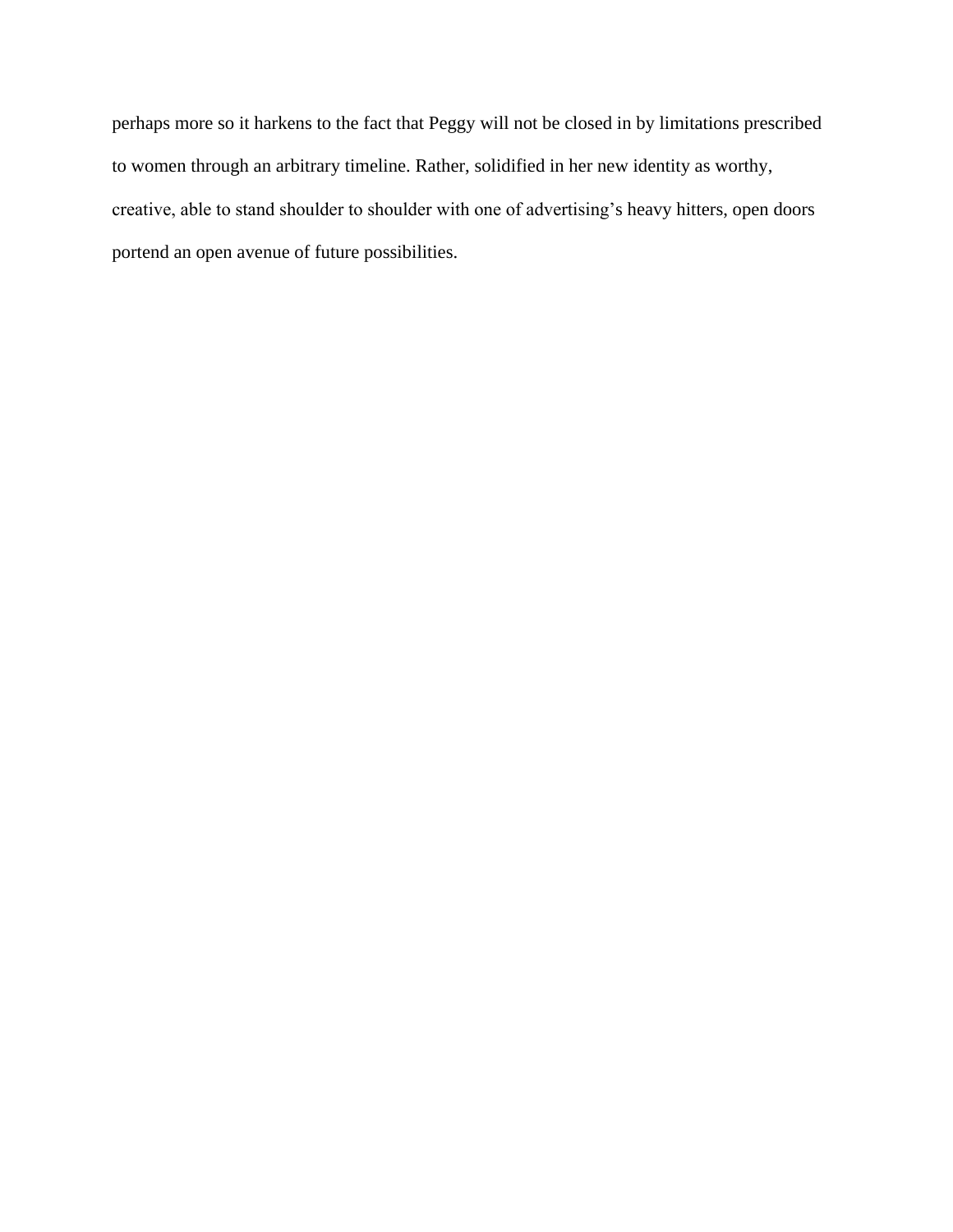## Works Cited

Akass, Kim and Janet McCabe. "The Best of Everything: The Limits of Being a Working Girl in *Mad Men*." *Mad Men : Dream Come True TV*, edited by Gary R. Edgerton, IB Taurus, 2010, pp. 177–192.

Auge, Marc. *Non-Places: Introduction to an Anthropology of Super Modernity*. Verso, 1995.

"Bottle Episode." *Merriam-Webster.com Dictionary*, Merriam-Webster,

https://www.merriam-webster.com/dictionary/bottle%20episode. Accessed 22 Nov. 2020

Coontz, Stephanie. *A Strange Stirring: The Feminine Mystique and American Women at the Dawn of the 1960s.* Basic Books, 2011.

Friedan, Betty. *Feminine Mystique* . Dell Publishing, 1963.

Herman, Alison. Review of *Mad Men.* "The Suitcase" Was All the Greatness of 'Mad Men,' Bottled Up"*, The Ringer*, 2 Sept. 2020,

[www.theringer.com/tv/2020/9/2/21417597/mad-men-the-suitcase-bottle-episode-don-dra](http://www.theringer.com/tv/2020/9/2/21417597/mad-men-the-suitcase-bottle-episode-don-dra) per-peggy-olson.

Gennep, Arnold van. *The Rites of Passage*. The University of Chicago Press, 2019.

"Nixon vs. Kennedy." *Mad Men*, written by Lisa Albert, directed by Alan Taylor, AMC, 2007.

Siska, William. "Men Behaving as Boys: The Culture of Mad Men." *Mad Men : Dream Come True TV*, edited by Gary R. Edgerton, IB Taurus, 2010, pp. 195–208.

"The Suitcase." *Mad Men*, written by Matthew Weiner, directed by Jennifer Getzinger, AMC, 2010.

Turner, Victor. "Betwixt and Between: The Liminal Period in Rites of Passage." *Betwixt & Between: Patterns of Masculine and Feminine Initiation*, edited by Louise Mahdi, Open Court, 1987, pp. 3–23.